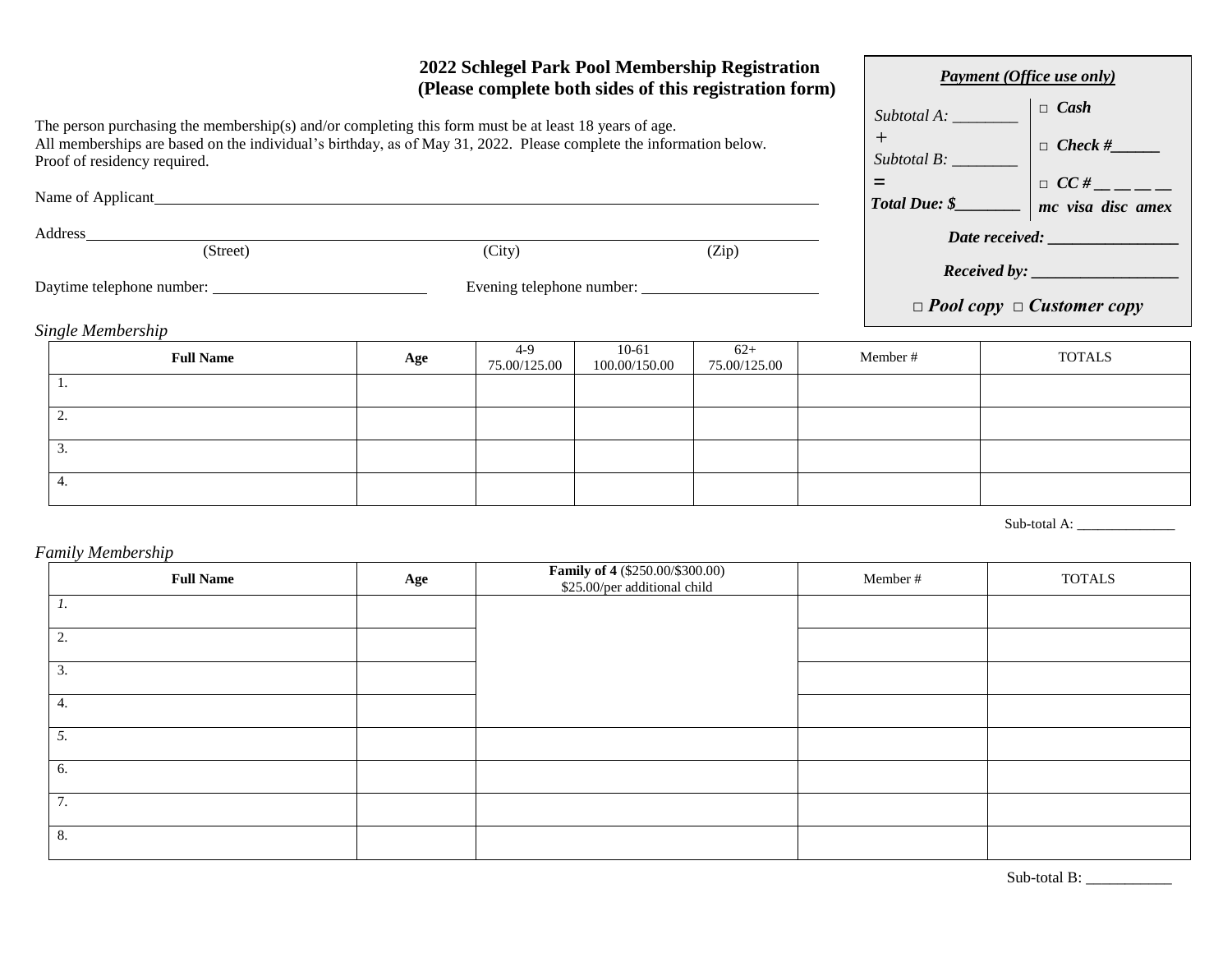## **SCHLEGEL PARK 2022 SWIMMING POOL RULES**

It is the responsibility of all pool patrons to read, understand, and follow all Schlegel Park Swimming Pool Regulations. Failure to do so may result in privileges being revoked and/or suspension from the facility.

- Swimsuits are required for all patrons. Street clothing is NOT allowed in the pool, this includes t-shirts, jean cutoff shorts, spandex, tank tops, underwear, bras, etc. The first offense will result in a warning, the second offense you will be asked to leave.
- Acceptable Swimwear:
	- For Men Bathing trunks, racing suit, mid-thigh length drawstring athletic shorts.

For Women – One piece or two piece bathing suit only.

For Children – Same as above

For Infants – Proper swim wear required. No diapers are permitted. Infants wear a swim diaper to use pool. Swim diapers are available to purchase at the front desk as supplies last.

- For those requiring cover up in the pool may wear water approved shirts only
- No children under the age of 12 will be admitted alone without swim test or a responsible person to supervise.
- No head first entries in marked areas.
- No running.
- No flips, reversal or rotational dives and jumps permitted off the side of the pool.
- No horseplay this includes dunking, running, pushing, chicken, and noodle fights.
- No food or drink in or near water.
- No littering.
- **No glass** containers or bottles in facility. Anyone bringing a cooler must have it checked upon entering.
- No alcohol.
- No profanity
- No grills.
- All bags and coolers will be inspected.
- No smoking and/or vaping in pool or on park grounds.
- Lock all bicycles on bike rack outside the pool gate.
- Pool staff is not responsible for lost or stolen items.
- Children using inflatable flotation assistance devices (ring floats, arm wings etc.) MUST be within arm's reach from an accompanying adult at ALL times and must stay in the 3-5 ft. area.
- The use of toys (i.e. balls, underwater toys etc) is at the discretion of the pool management.
- No hanging or pulling on pool ropes.
- Lifeguards must be obeyed.
- Do not distract lifeguards unless an emergency arises.
- Children in the Spray pad area must be under parental supervision at all times.